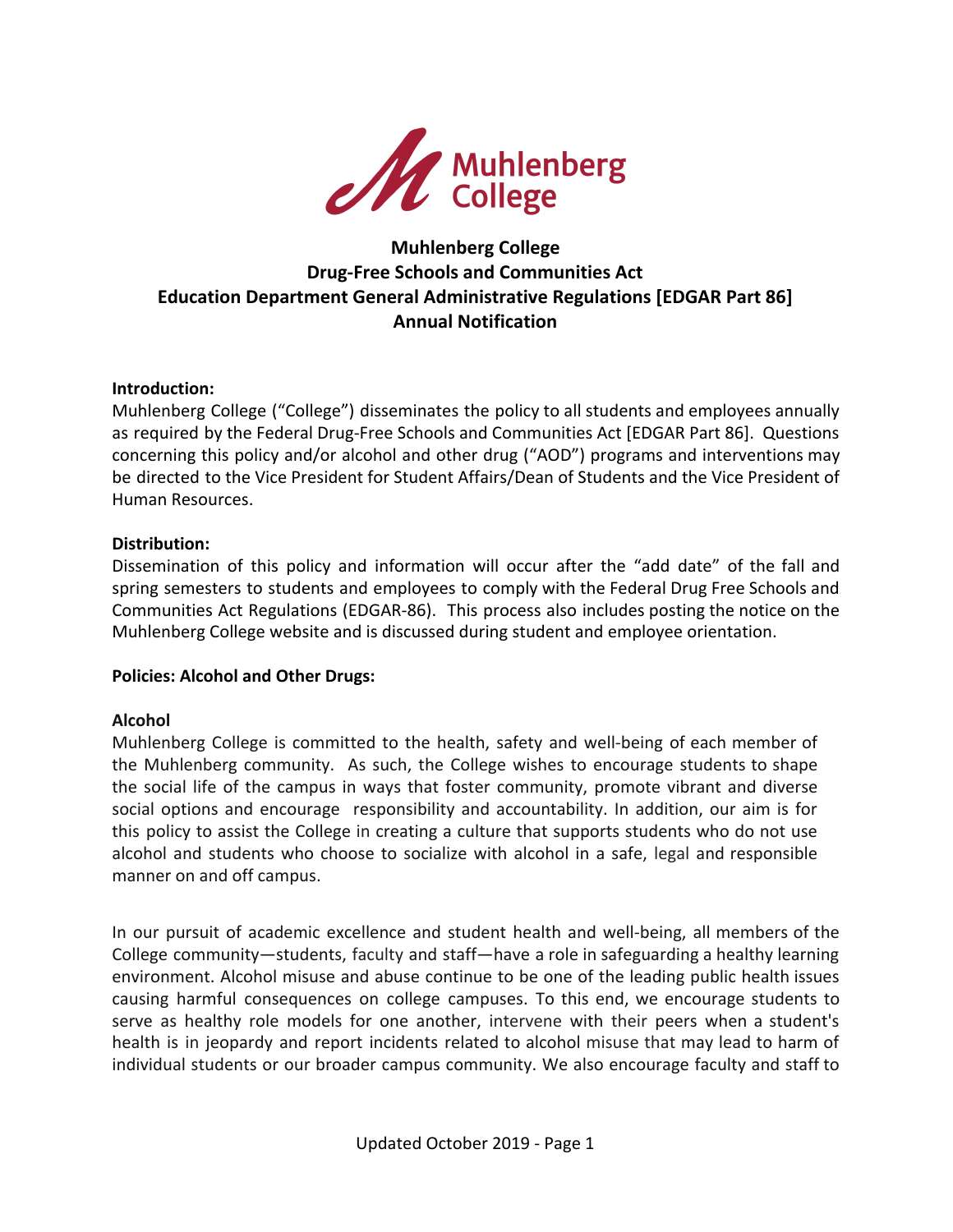be active participants in the lives of our students, to support student health and safety and to reach out for assistance if concern arises about alcohol related issues on campus.

Finally, members of the Muhlenberg community are expected to abide by all federal, state and local laws, including those governing alcohol consumption and distribution. Under Pennsylvania law, it is illegal for anyone under the age of 21 to purchase alcohol or to possess alcohol in a public space. It is also illegal for anyone to furnish alcohol to an individual under the age of 21. Other state laws governing the use of alcohol can be found here.

The Student Alcohol Policy for all students is outlined in the Student Policy and Resource Guide and can be accessed on-line at: [Student](http://muhlenberg.edu/alcoholpolicy) Alcohol Policy

## **Drugs**

Muhlenberg College recognizes that the use of drugs is a serious problem in American society today. (Drug use includes an array of activities ranging from the casual consumption of alcohol at a cocktail party to the addictive use of hard drugs). As a church-related, liberal arts College which is concerned for the welfare of the individual student, Muhlenberg has the obligation to educate its students to the dangers of drugs. When a student uses drugs, the College makes every effort through counseling and referrals to assist that person to gain the help that they might need to live a life free of drug dependencies. Consistent with its concern for the welfare of its students, moreover, the College will not tolerate the illegal distribution of drugs on campus. When it becomes aware that students are using or distributing illegal drugs, the College reserves the right to contact those local, state and federal officials charged with enforcing state and federal drug laws.

The College's response to drug use on campus may, therefore, take one or more of the following forms: referral to counseling or psychiatric services, internal disciplinary action or referral to law enforcement officials. Muhlenberg recognizes that the use of drugs can seriously affect an individual's health, personal relationships and his or her ability to function in a competitive academic environment. In many cases, the sustained use and abuse of controlled substances are symptoms of emotional problems which require referral to medical and psychological professionals. When the College becomes aware that an individual is using drugs, it reserves the right, following consultation with the student, to make referrals and to consult the student's family regarding the problem.

In general, the College reserves the authority to require the withdrawal from the College of any students whose activities or continuing presence constitutes a risk to the health, safety or the general well-being of the College community or to themselves. Students who violate Pennsylvania or federal laws are also subject to prosecution in the local, state and federal courts. **(See Appendix A for Federal Drug Penalties)**

If the College becomes aware of the distribution on campus of illegal drugs, it reserves the right to contact authorities and to cooperate with them in bringing to justice the person or persons involved. The College will not serve as a haven for illegal activity of any sort. As citizens of the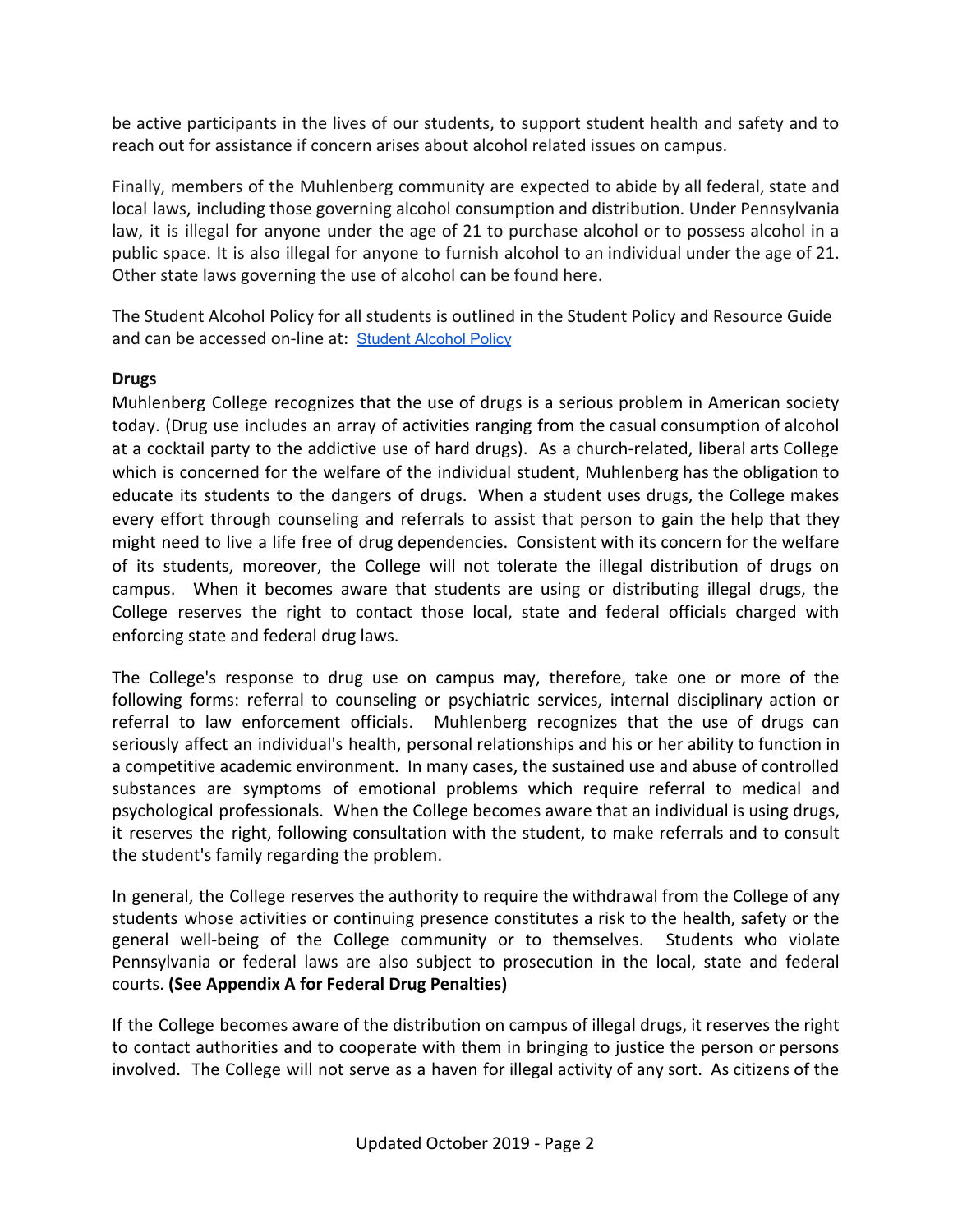United States and as adults in the Commonwealth of Pennsylvania, Muhlenberg students are legally responsible for their actions.

The Dean of Students reserves the authority to exercise discretion in all disciplinary matters, giving consideration to the particular circumstances. These procedures do not take the place of criminal prosecution.

The Drug Use and Controlled Substance Policy for all students is outlined in the Student Policy and Resource Guide and can be accessed on-line at: Drug Use and Controlled [Substance](http://muhlenberg.edu/media/contentassets/pdf/about/deanst/studentguide/Drug%20Use%20and%20Controlled%20Substance%20Policy.pdf) Policy

## **Muhlenberg College Disciplinary Sanctions on Students and Employees:**

## **Student Sanctions: Alcohol and Other Drugs (AOD)**

Muhlenberg College's student conduct system is meant to be educational, restorative and corrective. Students or student groups who are found responsible for violations of this Code will be assigned at least one primary sanction and other secondary sanctions as necessary to meet these goals. The imposition of any sanctions shall be subject to mitigating factors, such as the present demeanor and past disciplinary record of the respondent, as well as the nature of the offense and the severity of any damage, injury or harm resulting from the offense. Sanctions for all students are outlined in the Student Policy and Resource Guide, Article VI - Sanctions and Remedies and can be accessed on-line at: Student Code of [Conduct](https://www.muhlenberg.edu/media/contentassets/pdf/about/deanst/studentguide/socialcode.pdf)

## **Employee Sanctions: Alcohol and Other Drugs (AOD)**

The unlawful manufacture, distribution, dispensation, possession or use of a controlled substance is prohibited at Muhlenberg College. The College reserves the right to contact both state and federal offices charged with enforcing state and federal laws. Off-the-job illegal drug use, alcohol consumption or misuse of lawfully prescribed medications that adversely affect an employee's job performance or jeopardizes the safety of others may result in disciplinary action, up to and including termination of employment. Employees undergoing prescribed medical treatment with a legal drug that may impair job performance should report this treatment to the Vice President of Human Resources. In appropriate cases, certain job accommodations may be necessary for the safety of the employee, students, co-workers and the public. Failure to disclose such treatment where it may create a direct threat of harm may result in disciplinary action up to and including termination of employment. The use or possession of alcohol or other drugs during the work day and reporting to work under the influence of alcohol and illegal drugs are also violations of Muhlenberg College's Policy.

At the College's discretion, College employees found in violation of Drug-Free Workplace Policy Statement may be required to participate in counseling, drug abuse assistance or rehabilitation and/or may experience disciplinary action up to and including termination of employment.

As a condition of employment, employees convicted or who have pleaded guilty or nolo contendere (no contest) under a criminal drug statute for conduct in the workplace must report such occurrences to the Vice President of Human Resources no later than five days after the occurrence.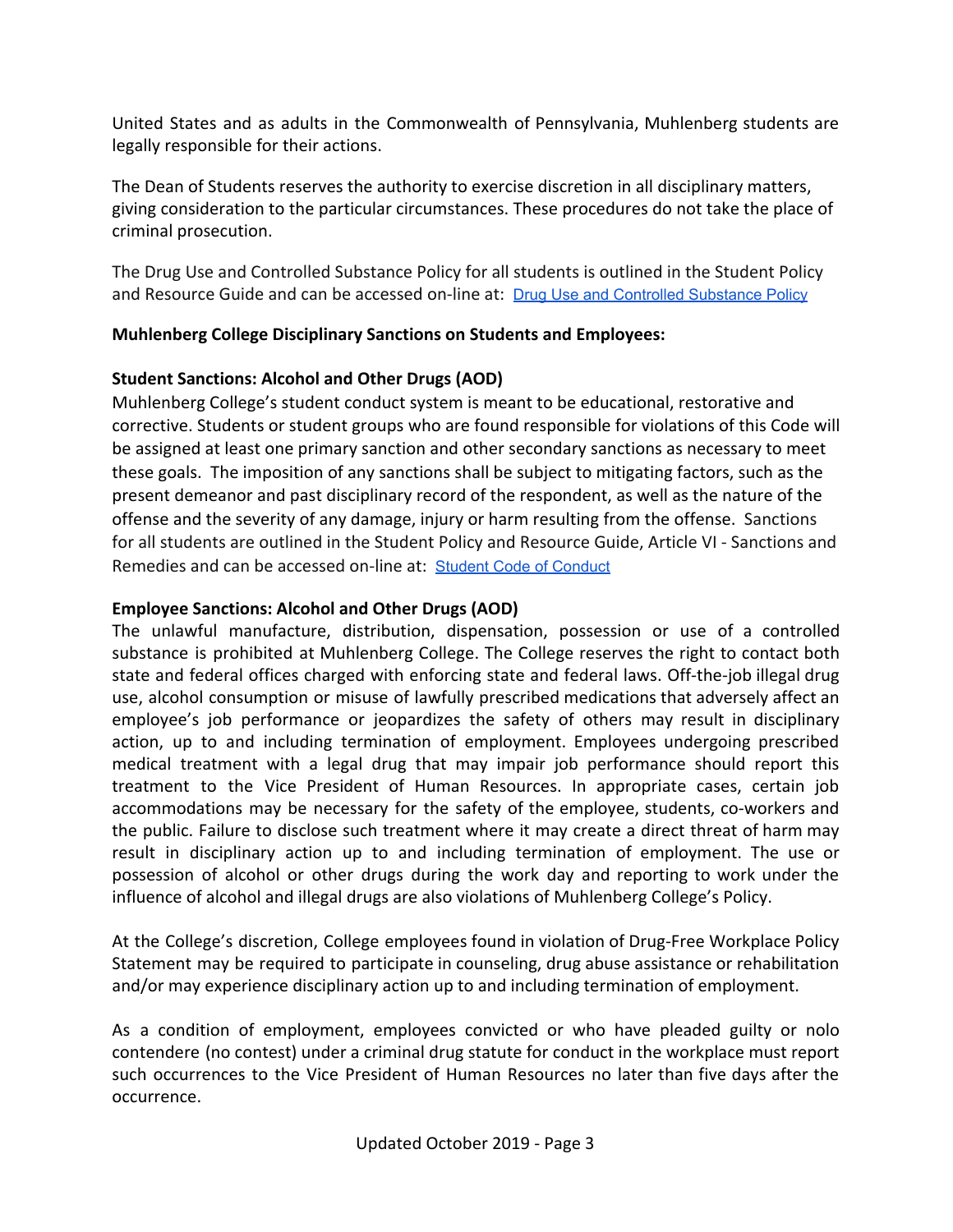## **Legal Sanctions:**

Federal and Pennsylvania Statutes/Sanctions, City of Allentown Ordinances/Sanctions are detailed below.

## **Federal Drug Laws:**

The possession, use or distribution of illicit drugs is prohibited by federal law. Strict penalties are enforced for drug convictions, including mandatory prison terms for many offenses. The following information, although not complete, is an overview of federal penalties for first convictions. All penalties are doubled for any subsequent drug conviction.

## **Denial of Federal Aid (20 USC §1091)**

Under the Higher Education Act of 1998, students convicted under federal or state law for the sale or possession of drugs will have their federal financial aid eligibility suspended. This includes all federal grants, loans, federal work-study programs and more. Students convicted of drug possession will be ineligible for one year from the date of the conviction of the first offense, two years for the second offense and indefinitely for the third offense. Students convicted of selling drugs will be ineligible for two years from the date of the first conviction and indefinitely for the second offense. Those who lose eligibility can regain eligibility by successfully completing an approved drug rehabilitation program.

## **Forfeiture of Personal Property and Real Estate (21 USC §853)**

Any person convicted of a federal drug offense punishable by more than one year in prison shall forfeit to the United States any personal or real property related to the violation, including houses, cars and other personal belongings. A warrant of seizure is issued and property is seized at the time an individual is arrested on charges that may result in forfeiture.

## **Federal Drug Trafficking Penalties (21 USC §841)**

Penalties for federal drug trafficking convictions vary according to the quantity of the controlled substance involved in the transaction. The following list is a sample of the range and severity of federal penalties imposed for first convictions. Penalties for subsequent convictions are twice as severe. If death or serious bodily injury result from the use of a controlled substance that has been illegally distributed, the person convicted on federal charges of distributing the substance faces a mandatory life sentence and fines ranging up to \$8 million. Persons convicted on federal charges of drug trafficking within 1,000 feet of a University (21 USC 845a) face penalties of prison terms and fines which are twice as high as the regular penalties for the offense, with a mandatory prison sentence of at least one year.

## **Pennsylvania Alcohol/Drug Offenses:**

The following summary is provided to promote increased awareness of the Pennsylvania laws relating to unlawful possession, use, manufacture or distribution of alcohol or drugs. This summary is not intended to be a restatement of the law nor a summary of all of the laws related to drugs and alcohol. All Muhlenberg College students are responsible for compliance with the state laws governing the use of alcohol and drugs. According to Pennsylvania Statute,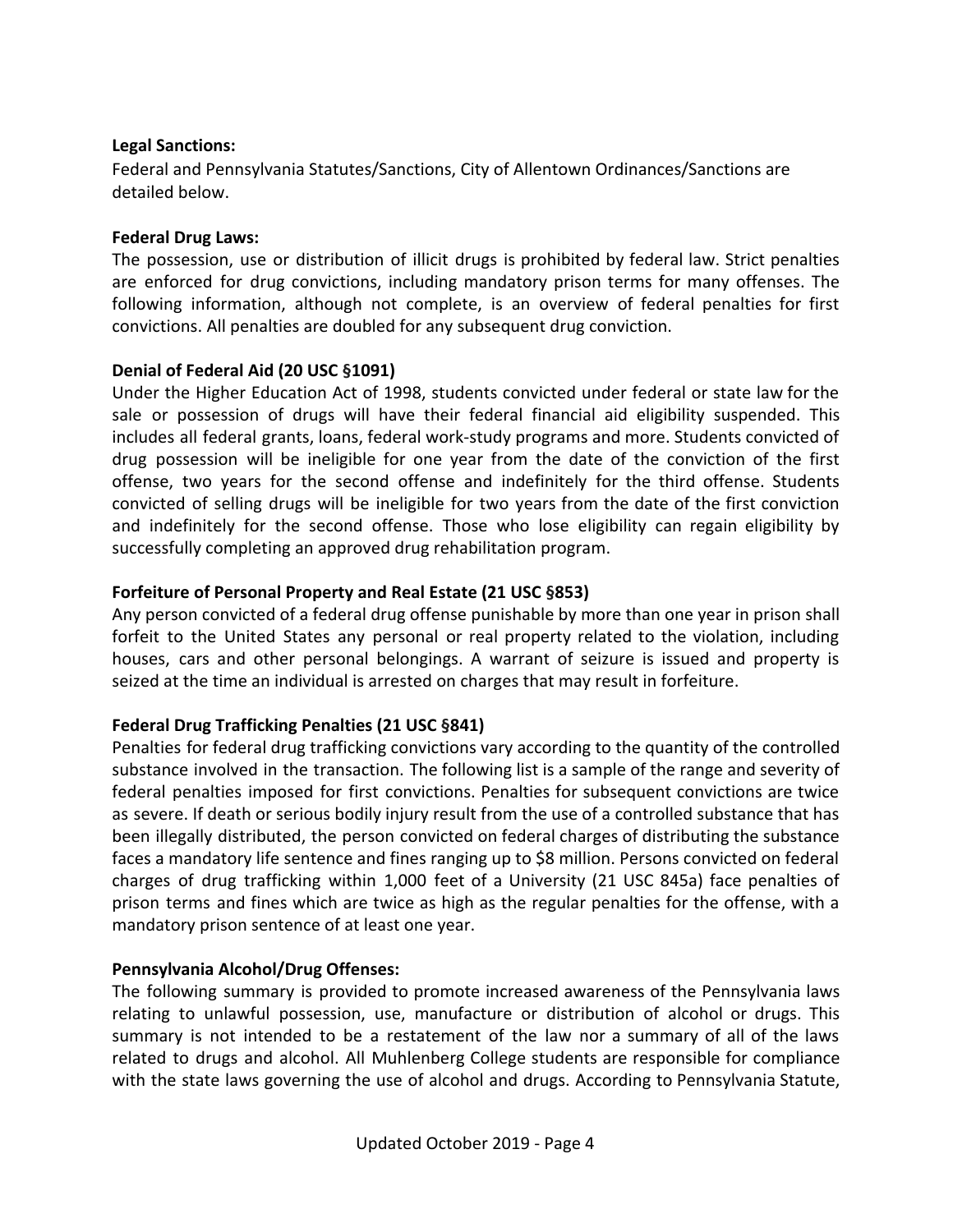the following actions involving alcohol and drugs are illegal and bring with them the penalty listed:

### **18 Pa.C.S. § 6307**

**Action:** Misrepresentation of age to secure liquor or malt or brewed beverages. **Penalty:** First Offense: \$500 fine. Subsequent Offenses: \$500 fine. Courts are not permitted to suspend sentences.

### **18 Pa.C.S. § 6308**

**Action:** Purchase, consumption, possession or transportation of liquor or malt or brewed beverages by a person under 21 years old.

**Penalty:** First Offense: \$500 fine. Subsequent Offenses: \$1,000 fine. Parents are notified of all arrests of minors.

#### **18 Pa.C.S. § 6309**

**Action:** Representing that a minor is of age. **Penalty:** Fine of no less than \$300 and no greater than \$2,500.

## **18 Pa.C.S. § 6310**

**Action**: Inducement of minors (under 21) to buy liquor or malt beverage **Penalty:** Fine of no less than \$300 and no greater than \$2,500. Courts are not permitted to suspend or reduce sentences.

#### **18 Pa.C.S. § 6310.1**

**Action:** Selling or furnishing liquor or malt or brewed beverages to minors. (Furnish means to intentionally and knowingly sells or intentionally and knowingly furnishes, or purchases with the intent to sell or furnish, any liquor or malt or brewed beverages to a person who is less than 21 years of age.)

**Penalty:** First Offense: \$1,000 fine. Subsequent Offenses: \$2500 fine. Courts are not permitted to reduce sentencing.

#### **18 Pa.C.S. § 6310.2**

**Action:** Manufacture or sale of false identification card.

**Penalty:** First Offense: \$1,000 fine. Subsequent Offenses: \$2,500. Courts are not permitted to suspend sentences.

#### **18 Pa.C.S. § 6310.3**

**Action:** Carrying a false identification card.

**Penalty:** First Offense: \$500 fine. Subsequent Offenses: \$500 fine. Courts are not permitted to suspend sentences. Parents are notified of all arrests.

#### **18 Pa.C.S. § 6314**

**Action:** Trafficking of drugs to minors (under 18).

**Penalty:** Fine from \$5000 to \$250,000; imprisonment from one to 15 years, depending on the offense.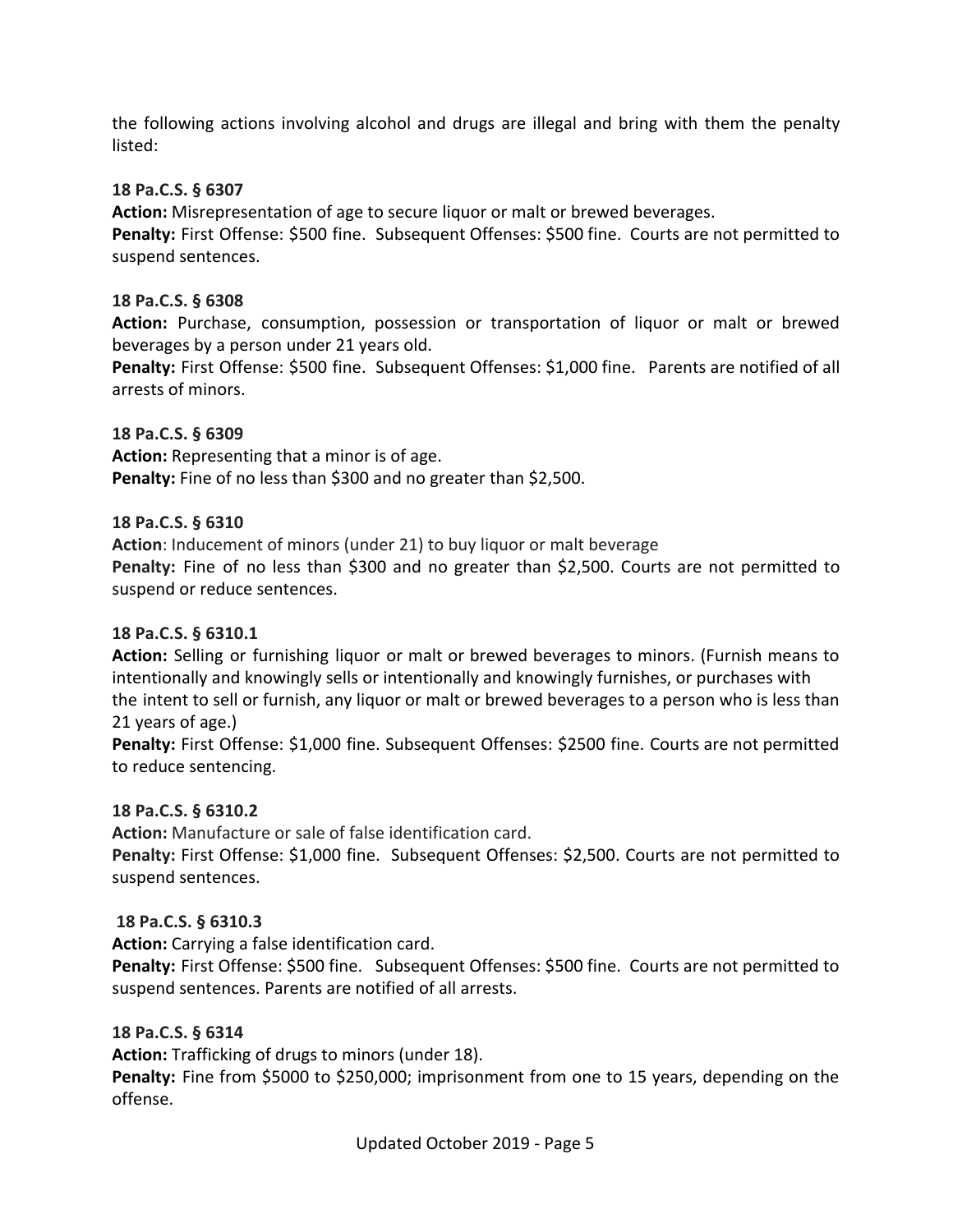## **35 Pa.C.S. §§ 780-101-144**

**Action:** Illicit manufacture, sale delivery, possession of controlled substance. **Penalty:** Fines from \$5000 to \$250,000; imprisonment of one to 15 years depending on offense.

## **42 Pa.C.S. §§ 6801-6802**

**Action:** Illicit manufacture, sale delivery, possession of controlled substance.

**Penalty:** Loss of property rights to Commonwealth of all controlled substances, paraphernalia, raw materials, conveyances, money, negotiable instruments and real property acquired in violation of the Controlled Substance, Drug, Device & Cosmetic Act, 35 Pa. C.S. §780-101-144, above.

## **75 Pa.C.S. §§ 1547**

**Action:** Consumption of alcohol while driving

**Penalty:** Chemical testing of operator's alcohol level; suspension or revocation of operating privileges of from 12 to 18 months.

*NOTE:* If a fatality occurs in an accident as a direct result of D.U.I. there is a mandatory three years imprisonment. In addition, Pennsylvania may impose "social host" liability on persons who serve or whose premises have been used to serve alcohol to minors.

## **City of Allentown Ordinances Regarding Alcohol:**

#### **Article 741.08**

No person shall drink or consume an alcoholic beverage or possess, with the intent to drink or consume, an open container containing an alcoholic beverage in any public place except at party, function or activity for which a special activity or sidewalk cafe permit has been obtained from the City of Allentown, and where in the case of the special activity permit, such permit authorizes the consumption of alcoholic beverages at said party, function or activity. Possession of an open container containing an alcoholic beverage by any person shall create a rebuttable presumption that such person did intend to consume the contents thereof in violation of this section.

Definitions are as follows:

- 1. Alcoholic Beverage means any liquid intended for human consumption containing more than one-half of one (.05%) percent of alcohol by volume.
- 2. Public Place means any place to which the public has access and includes any public street or public sidewalk, as well as the front of and the area immediately adjacent to any parking lot, store, restaurant, tavern of other place of business but shall not include those premises duly licensed for the sale and consumption of alcoholic beverages on the premises or within their own private property.

Nothing in this Article shall be deemed to prohibit the consumption of an alcoholic beverage in any duly licensed establishment who certificate of occupancy extends upon a sidewalk. Any person guilty of a violation of this Article may be issued a fine in the amount of \$25 or \$100.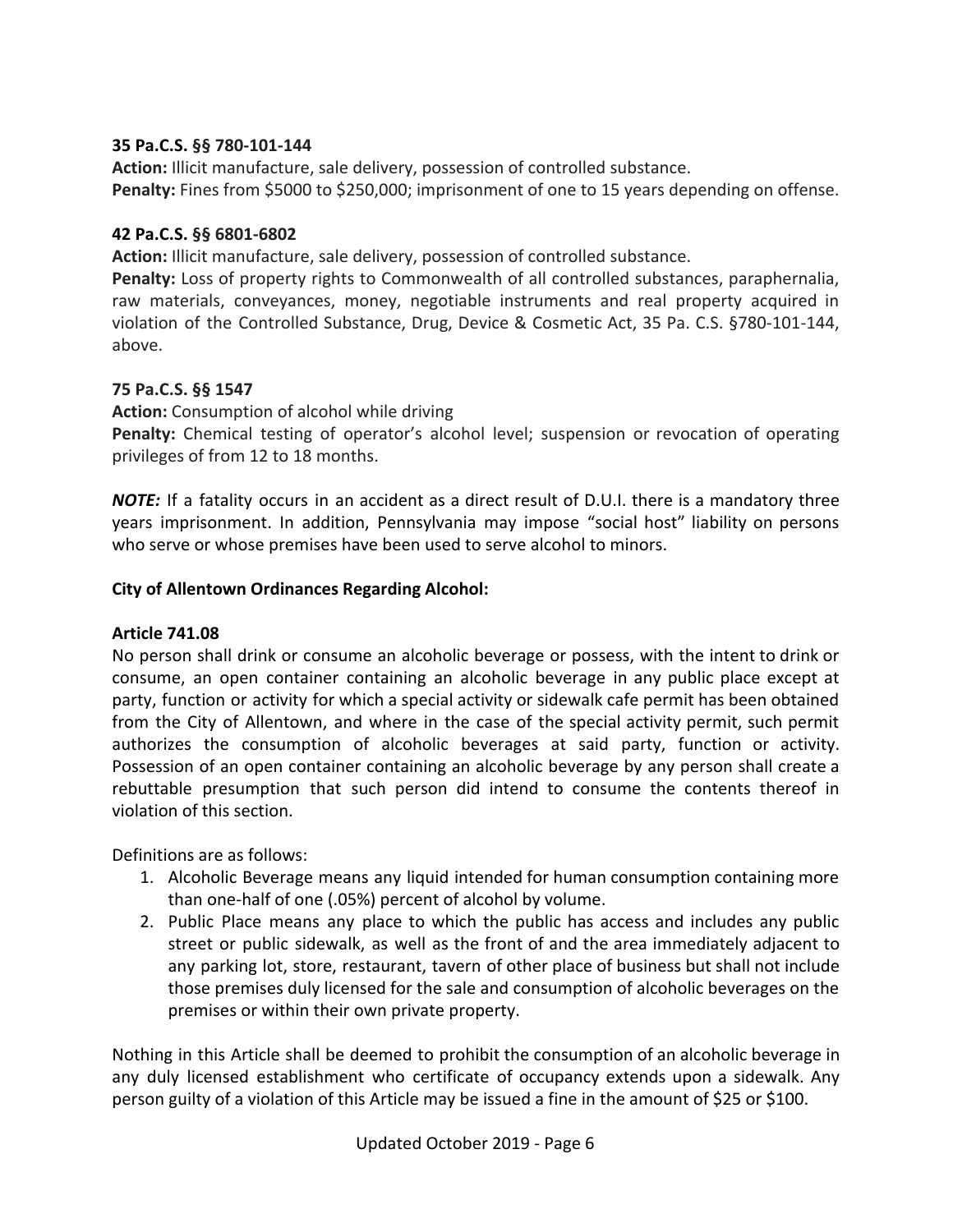## **Legal Sanctions Under Federal, State, and Local Laws:**

## **\*\*Students Please Note\*\***

## *Denial of Federal Aid (20 USC 1091)*

Under the Higher Education Act of 1998, students convicted under federal or state law for the sale or possession of drugs will have their federal financial aid eligibility suspended. This includes all federal grants, loans, federal work-study programs and more. Students convicted of drug possession will be ineligible for one year from the date of the conviction of the first offense, two years for the second offense and indefinitely for the third offense. Students convicted of selling drugs will be ineligible for two years from the date of the first conviction, and indefinitely for the second offense. Those who lose eligibility can regain eligibility by successfully completing an approved drug rehabilitation program.

## **Health Risks Associated with the Abuse of Alcohol or Illicit Use of Drugs:**

In addition to College disciplinary actions, criminal penalties and workplace hazards, specific serious health risks are associated with the use of illicit drugs and alcohol. All drugs, including alcohol, can cause marked changes in behavior and have side effects. Their influences can affect the safety and well-being of the users as well as those around them.

#### **Alcohol**

Alcohol is a central nervous system depressant that is absorbed into the bloodstream and transmitted to all parts of the body. Even low doses significantly impair the judgment and coordination required to drive a car safely, increasing the likelihood that a driver will be involved in an accident. Low to moderate doses reduce physical coordination and mental alertness, while increasing the incidence of aggressive behavior. Moderate to high doses of alcohol cause marked impairment of higher mental functions, severely altering a person's ability to learn and remember information. Very high doses cause respiratory depression and death. If combined with other depressants of the central nervous system, much lower doses of alcohol will produce the effects just described.

Repeated use of alcohol can lead to dependence. Sudden stopping of alcohol intake is likely to produce withdrawal symptoms, including severe anxiety, tremors, hallucinations and convulsions. Alcohol withdrawal can be life-threatening. Long-term consumption of large quantities of alcohol can lead to permanent damage to vital organs such as the liver and brain.

Mothers who drink alcohol during pregnancy may give birth to infants with fetal alcohol syndrome. These infants have irreversible abnormalities and mental retardation. In addition, research indicates that children of alcoholic parents are at greater risk than other children of becoming alcoholics.

#### **Drugs**

For a summary description of the health risks associated with controlled substances see the chart based on the U.S. Drug Enforcement Agency guide on drugs of abuse attached to this Policy as Appendix B entitled "Controlled Substances - Uses and Effects."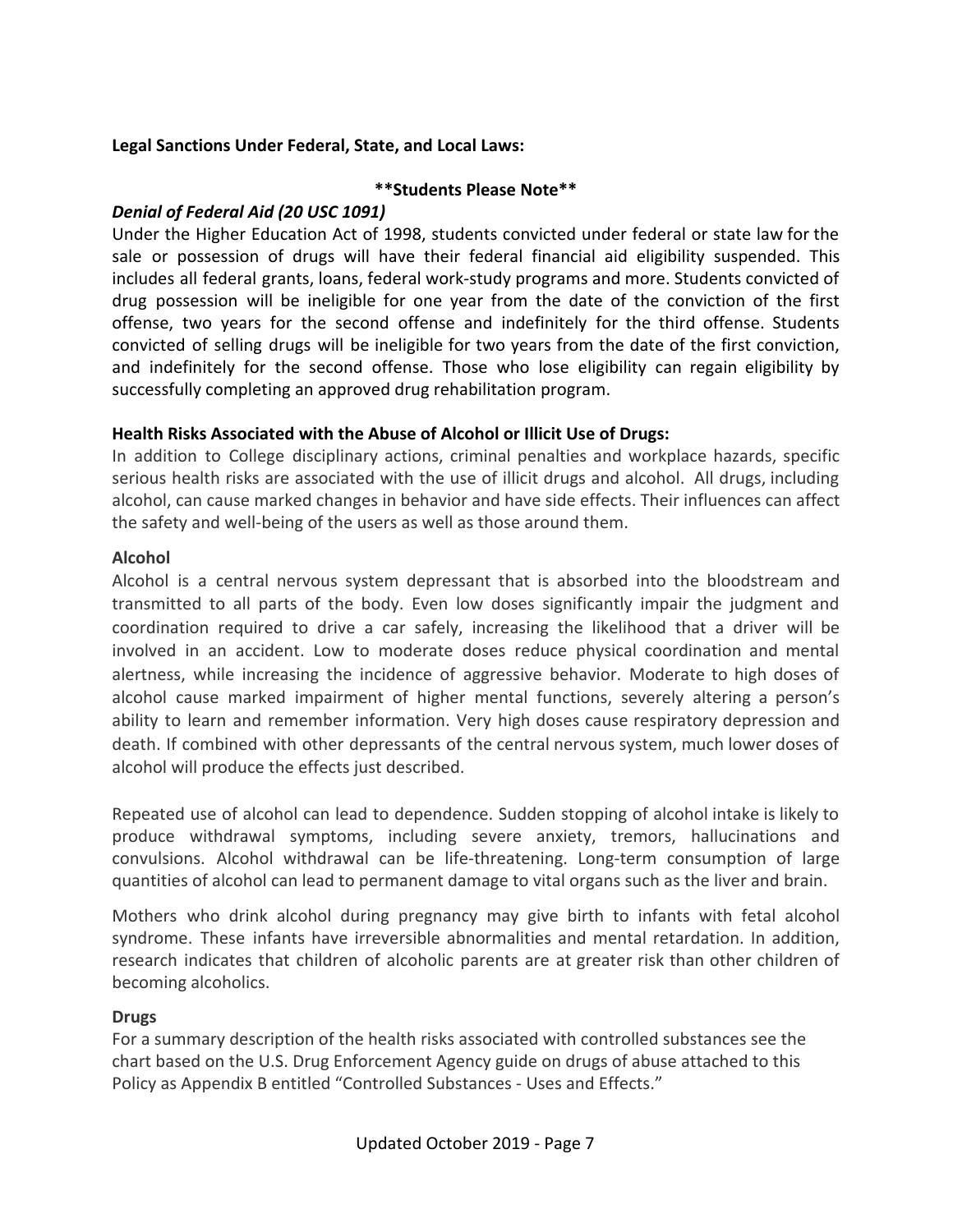## **Drug and Alcohol Programs (counseling, treatment, rehabilitation, and re-entry):**

## **AOD Awareness and Prevention for Students**

Muhlenberg College is committed to providing students with factual information about alcohol and other drugs as well as confidential referrals for professional assistance in the event that they are needed. An awareness of the negative effects of alcohol consumption may assist students in their efforts to make safe and responsible choices. Educational programs will be organized and conducted annually to promote continued awareness and encourage an attitude of genuine concern and care for others, including bystander intervention training. Information concerning responsible use, effective party planning, indications of abuse or addiction, social and injunctive norms and resources for assistance are available through the coordination of the Division of Student Affairs. Our efforts at Muhlenberg College fall into five categories:

- 1. **Education.** We have programs beginning with the orientation of first-year students and continuing throughout each academic year. The College requires all entering students to complete an educational program addressing risks associated with alcohol and drug use, risk-reduction strategies, College policies and resources. The program includes opportunities for self-reflection and goal-setting, as well as brief follow-up information and testing during the first semester of enrollment. Other educational programs occur throughout a student's career at Muhlenberg. These programs take the form of peer education efforts and initiatives by the Athletics, Fraternity & Sorority Life and the Office of Housing & Residence Life, among others. Focused educational programs such as "Choices" and "Decisions" programs for students who violate the Student Alcohol Policy are mandated as needed.
- 2. **Counseling.** We offer counseling programs for students that have alcohol or other substance abuse problems. These include both on-campus counseling services and referral to off-campus experts. The Counseling Center also has AOD information in its resource library, and Health and Counseling Services also offer passive programming such as newsletters, posters and brochures related to AOD issues and risk reduction.
- 3. **Social Options.** The College, through the Office of Student Engagement and the student-run Muhlenberg Activities Council (MAC) provide alcohol-free activities and programs, including late-night events to offer highly interactive options for students.
- 4. **Process.** The College has well-established procedures to be used at student organization events where alcohol is served. For more information, please visit [this](https://www.muhlenberg.edu/media/contentassets/pdf/about/deanst/studentguide/Alcohol%20Policy.pdf) site.
- 5. **Discipline.** There are consequences for individuals who violate the College's Alcohol Policy, Allentown City Ordinances or the Laws of the Commonwealth of Pennsylvania and the United States. Resident Advisors, the Student Conduct Officers and other adjudicators and administrators are trained to understand effective approaches to respond to student alcohol and other drug use. While policies are consistently enforced, interactions with students are seen as opportunities for education and reflection.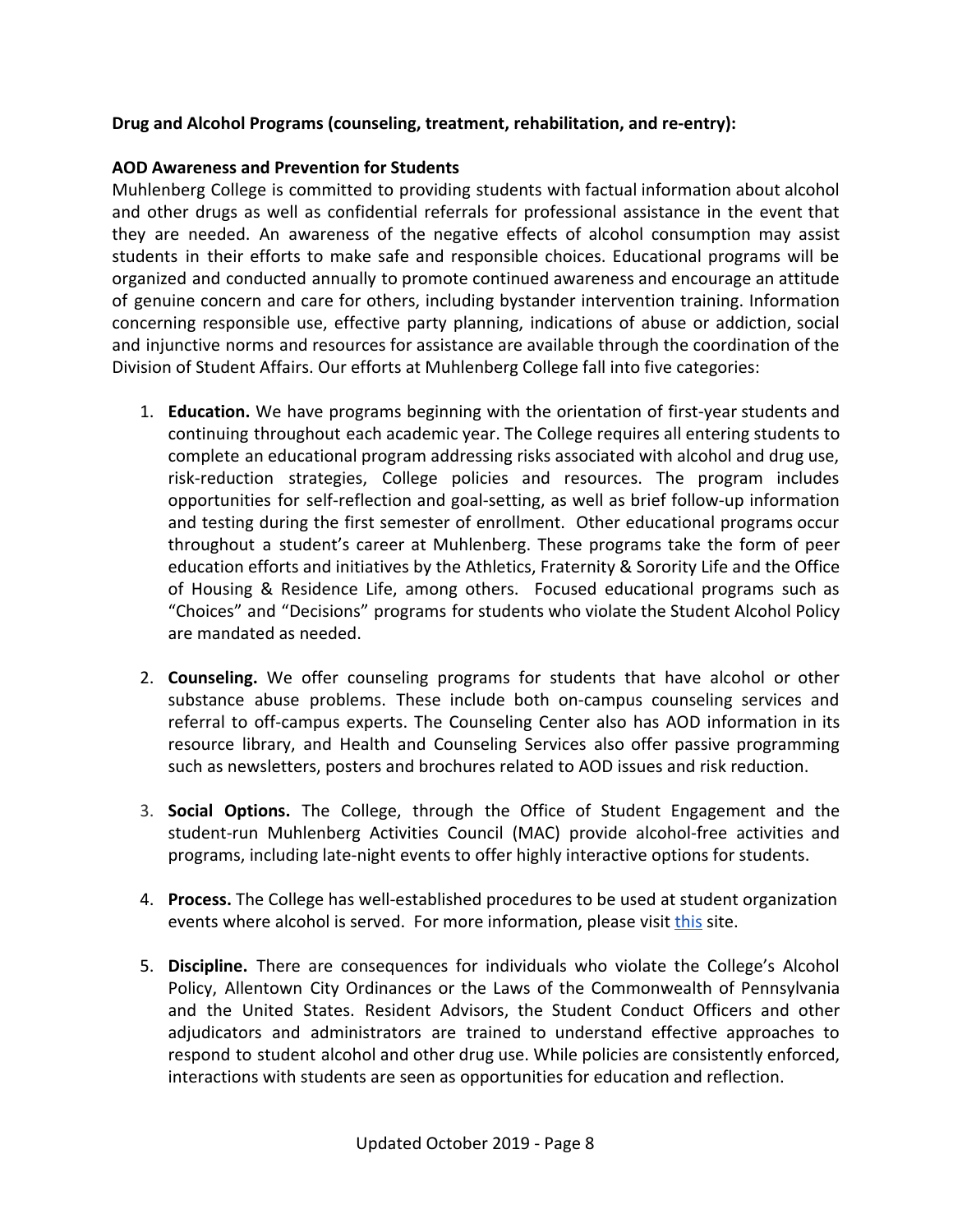**Students**: Help is available both on campus and within the community for students who are dependent on, or who abuse alcohol or other drugs. Student Counseling Services (484-664-3178) is available to confidentially refer students to outside programs as they seek assistance with drug and alcohol counseling and rehabilitation.

**Employees**: The College offers a confidential Employee Assistance Program (EAP) through Integrated Behavioral Health (IBH) (800-395-1616; [www.ibhsolutions.com/member](http://www.ibhsolutions.com/member)), to benefit eligible employees (those working a minimum of 850 hours per year) and their family members (spouse, dependents and family members residing with the employee), who seek assistance related to drug and alcohol abuse and/or seek referrals to drug and alcohol counseling and rehabilitation programs. Further, the health plan offered by the College to full-time employees (those working a minimum of 30 hours per week during the academic year) provides a benefit for the treatment of drug abuse in a participating substance abuse treatment facility. These resources as well as other professional agencies will maintain confidentiality of persons seeking help for alcohol and other drug dependency and will not report them to College authorities.

## **Available AOD Related Services- Lehigh County, Pennsylvania**

Lehigh County Drug & Alcohol Government Center 17 South 7th Street Allentown, Pa 18101 Phone: 610-782-3555 Web: <http://www.lehighcounty.org/Departments/Human-Services/Drug-Alcohol>

#### **Local Service Providers**

#### **Intervention**:

Intervention encompasses the initial steps for drug and alcohol services. The goal is to assist the individual to recognize, to identify and to engage the problems related to substance abuse. Intervention services identify the fact that support is needed not only for the individual but also for their family environments.

Allentown Health Bureau: provides residents of Allentown confidential services including counseling and testing for HIV (the virus that causes AIDS) screening and treatment for sexually transmitted diseases, tuberculosis testing, Hepatitis B screening, Hepatitis B immunization and a wide range of STD and HIV/AIDS prevention education services.

245 North Sixth Street Allentown, PA 18102 Phone: 610-437-7760

Valley Youth House Family Intervention Program: provides home-based services are targeted at families in which children at risk of maltreatment due to parental and/or child substance abuse and/or mental health problems. Intensive clinical intervention and case management include education on parenting skills, respite foster care, emergency shelter and medical services.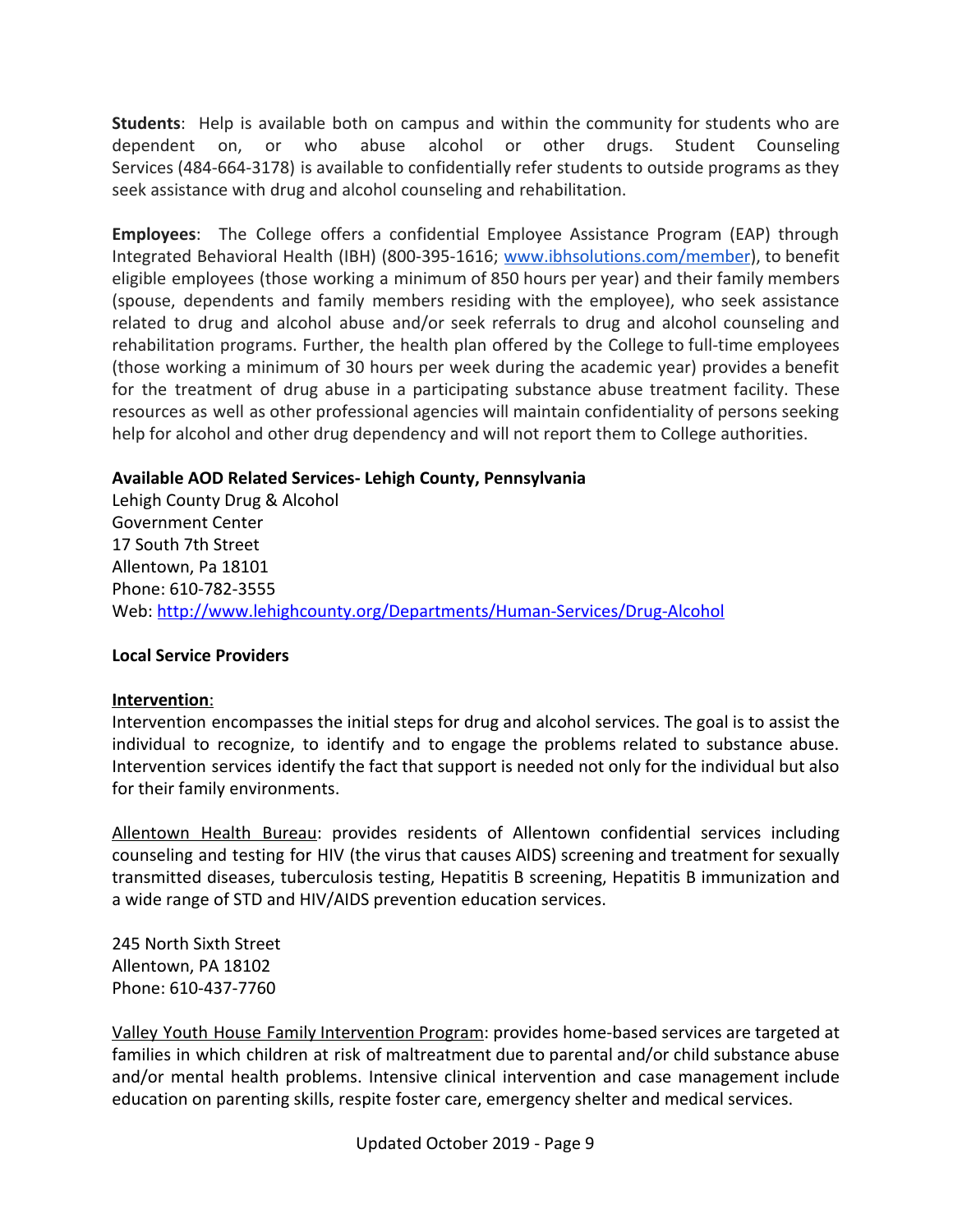3400 High Point Blvd. Bethlehem, PA 18017-7815 Phone: 610-820-0166 Fax: 610-820-5907

Lehigh Valley Drug & Alcohol Intake Unit: provides information, assessment, and referrals for Lehigh County residents with a drug and/or alcohol problem.

100 N. 3rd St., Suite 401 Easton, PA 18042 Phone: 610-923-0394 Fax: 610-923-0397

548 N. New Street Bethlehem, PA 18018 Phone: 610-849-2209 Fax: 610-419-6061

#### **Prevention**:

"Prevention promotes constructive lifestyles that discourage drug abuse and promotes the development of social environments that facilitate drug-free lifestyles. As applied to alcohol, tobacco and other drugs, prevention means keeping the many problems related to the use and abuse of these substances from occurring." ([Center for Substance Abuse Prevention\)](https://www.lehighcounty.org/Departments/Human-Services/Drug-Alcohol/Prevention)

At Muhlenberg, our prevention efforts include presentations throughout the year starting with Orientation on safe, legal, and appropriate consumption of alcohol in accordance with Muhlenberg policies and Pennsylvania state law.

Student Assistance Program (SAP): "The [Pennsylvania](http://www.dhs.pa.gov/provider/studentassistanceprogram/) Student Assistance Program (SAP) is a systematic team process used to mobilize school resources to remove barriers to learning. SAP is designed to assist in identifying issues including alcohol, tobacco, other drugs and mental health issues that pose a barrier to a student's success. The primary goal of the Student Assistance Program is to help students overcome these barriers so that they may achieve, advance, and remain in school. While Student Assistance Programs exist in other areas of the country, the structure and operation of the program in Pennsylvania is a unique expression of an integrated model serving the needs of Pennsylvania families and students. is designed to assist school personnel in identifying issues including alcohol, tobacco, other drugs, and mental health issues which pose a barrier to a student's success. The primary goal of the Student Assistance Program is to help students overcome these barriers in order that they may achieve, remain in school, and advance."

Lehigh County SCA 17 South 7th Street, Allentown, PA 18101 Phone: 610-782-3556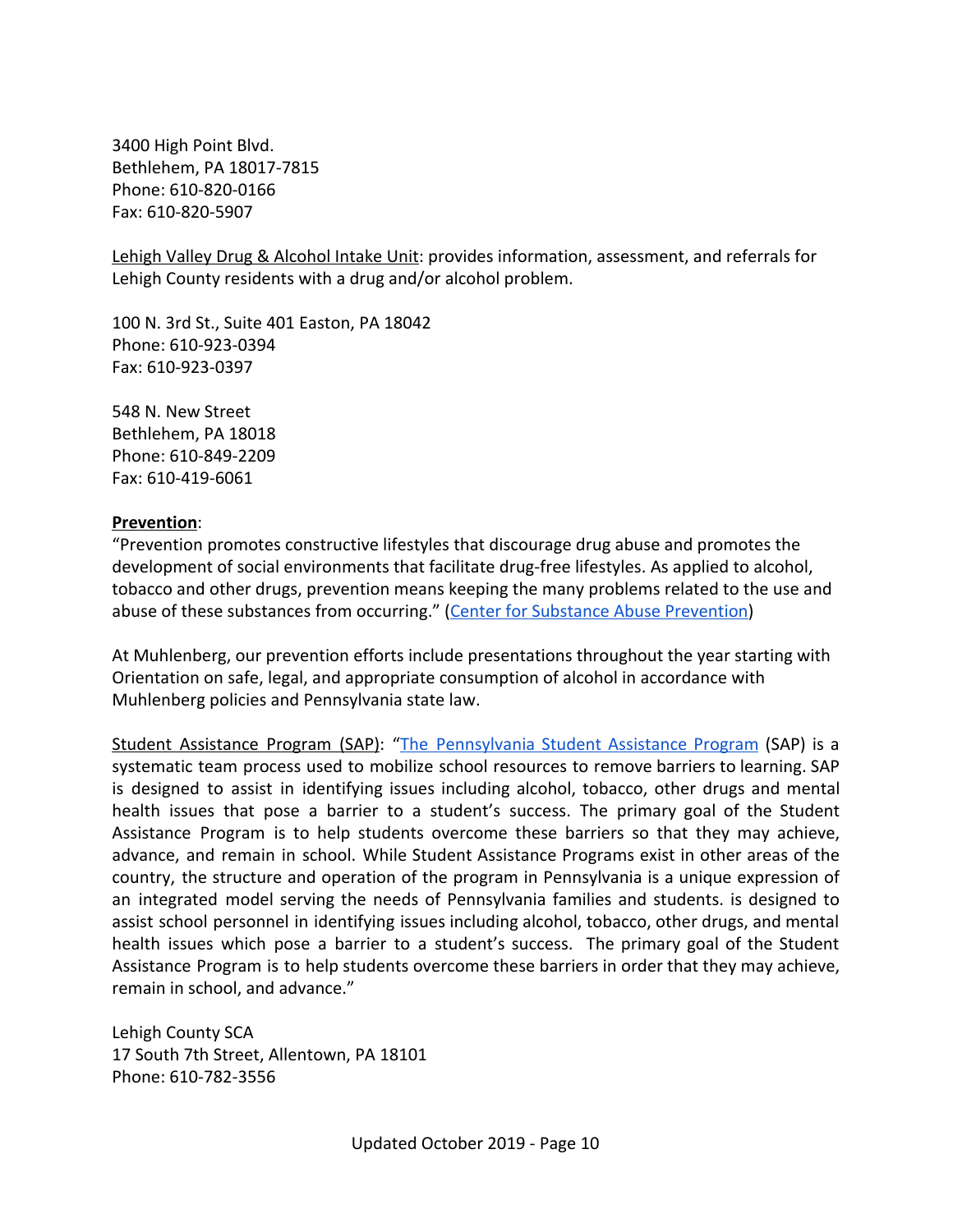Center for Humanistic Change (CHC): The CHC provides educational programs to prevent substance abuse. Programs include: life skills for adults and youth, parenting education, violence prevention, alternative activities for teens and education targeted to avert drug and alcohol involvement. Programs and trainings are offered in the schools and community as classroom programs, small groups and one-time presentations. All center programs have one goal: to provide life skills training and education for healthy living.

555 Union Boulevard, Suite #7 Allentown, PA 18109 Phone: 610-443-1595 Fax: 610-443-1598

Valley Youth House: Provides drug and alcohol prevention, education and information services are provided in the elementary, middle, high schools and in the community. Services are provided through both small group format and classroom presentation models with a focus on effective and factual education.

3400 High Point Blvd. Bethlehem, PA 18017-7815 Phone: 610-820-0166 Fax: 610-820-5907

#### **Treatment:**

Outpatient treatment is an organized, non-residential treatment service providing therapy in which the client resides outside the facility and commutes from their home.

Confront-Treatment Trends, Inc. provides intensive outpatient and outpatient treatment services to adolescents, adults and families experiencing drug and/or alcohol problems.

1130 Walnut Street Allentown, PA 18102 Phone: 610-433-0148 Fax: 610-433-6201

Malvern Institute Treatment Center: provides inpatient and outpatient addictions treatment. 2092 Stefko Blvd. Bethlehem, PA 18017 Phone: 610-625-8376 New Directions Treatment Services, Inc. specializes in opiate addiction treatment. Services include methadone and detox, counseling in English and Spanish, outreach, HIV testing, preand post-test counseling, HIV/AIDS education.

2442 Brodhead Road Bethlehem, PA 18020 Phone: 610-758-8011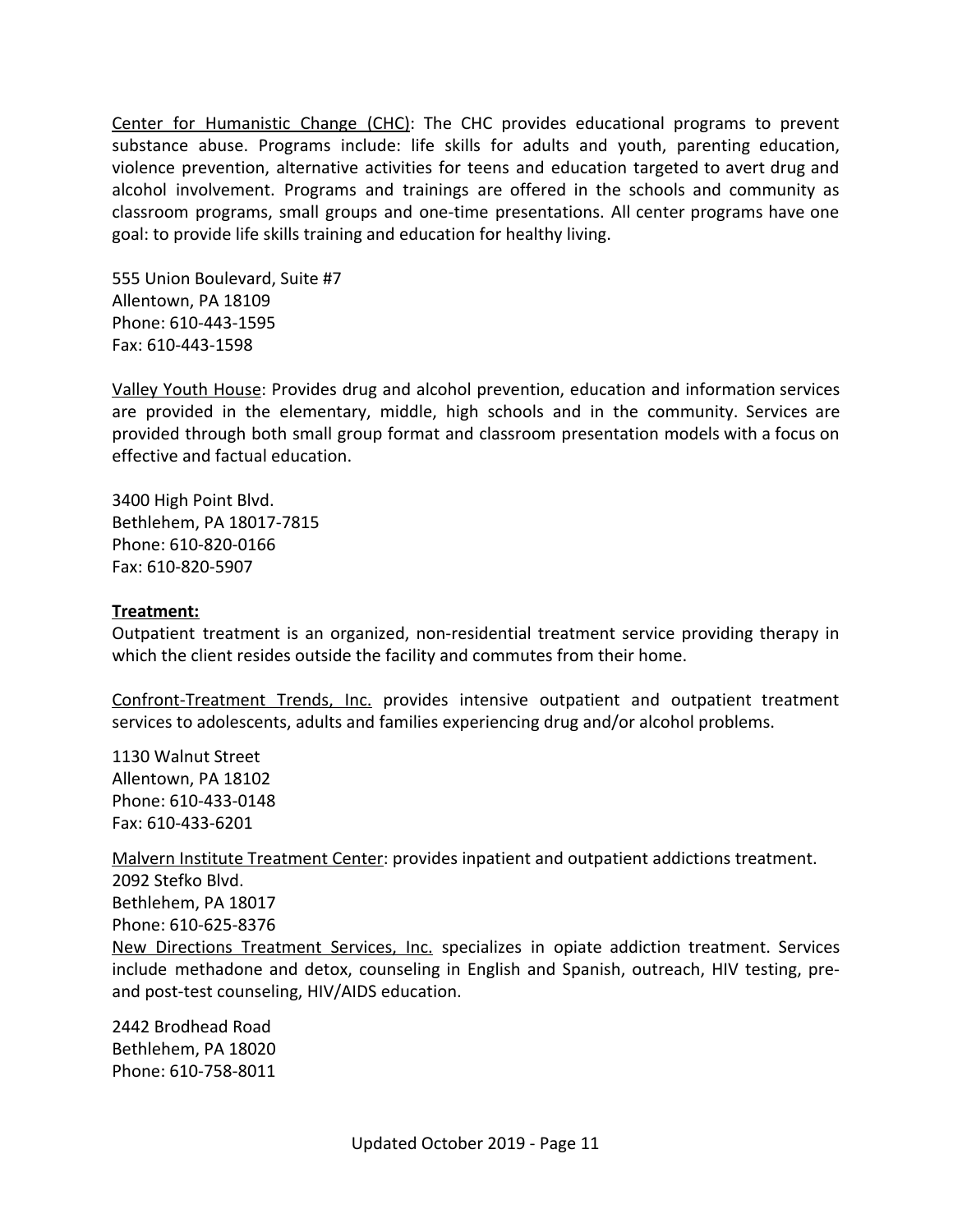Step-By-Step, Inc. provides treatment to adults with substance abuse and mental illness. The program provides individual, group and family therapy and psychiatric services.

375 W. Linden Street Allentown, PA 18102 Phone: 610-776-1224

White Deer Run, Inc. of Allentown provides intensive outpatient treatment and outpatient treatment to adults and adolescents for drug and/or alcohol abuse and gambling via individual, group and family counseling. DUI and aftercare group therapy is also available.

1259 South Cedar Crest Blvd. Suite 308 Allentown, PA 18103 Phone: 610-432-5561 Phone: toll free 855-548-8272

Northeast Treatment Center: provides a full continuum of community-based outpatient services to treat behavioral problems associated with alcohol and drug addiction. Offering a variety of specialized client services, Riverside Care provides a high-quality substance abuse treatment and co-occurring services to meet the specific needs of the individual.

44 East Broad Street, Suite 20 Bethlehem, PA 18018 Phone: 610-868-0435

M.A.R.S., Inc. (MidAtlantic Rehabilitation Services): provides intensive outpatient treatment and outpatient treatment to adults and adolescents for drug and/or alcohol abuse and gambling addiction via individual, group and family counseling.

826 Delaware Avenue Bethlehem, PA 18015 Phone: 610-419-3101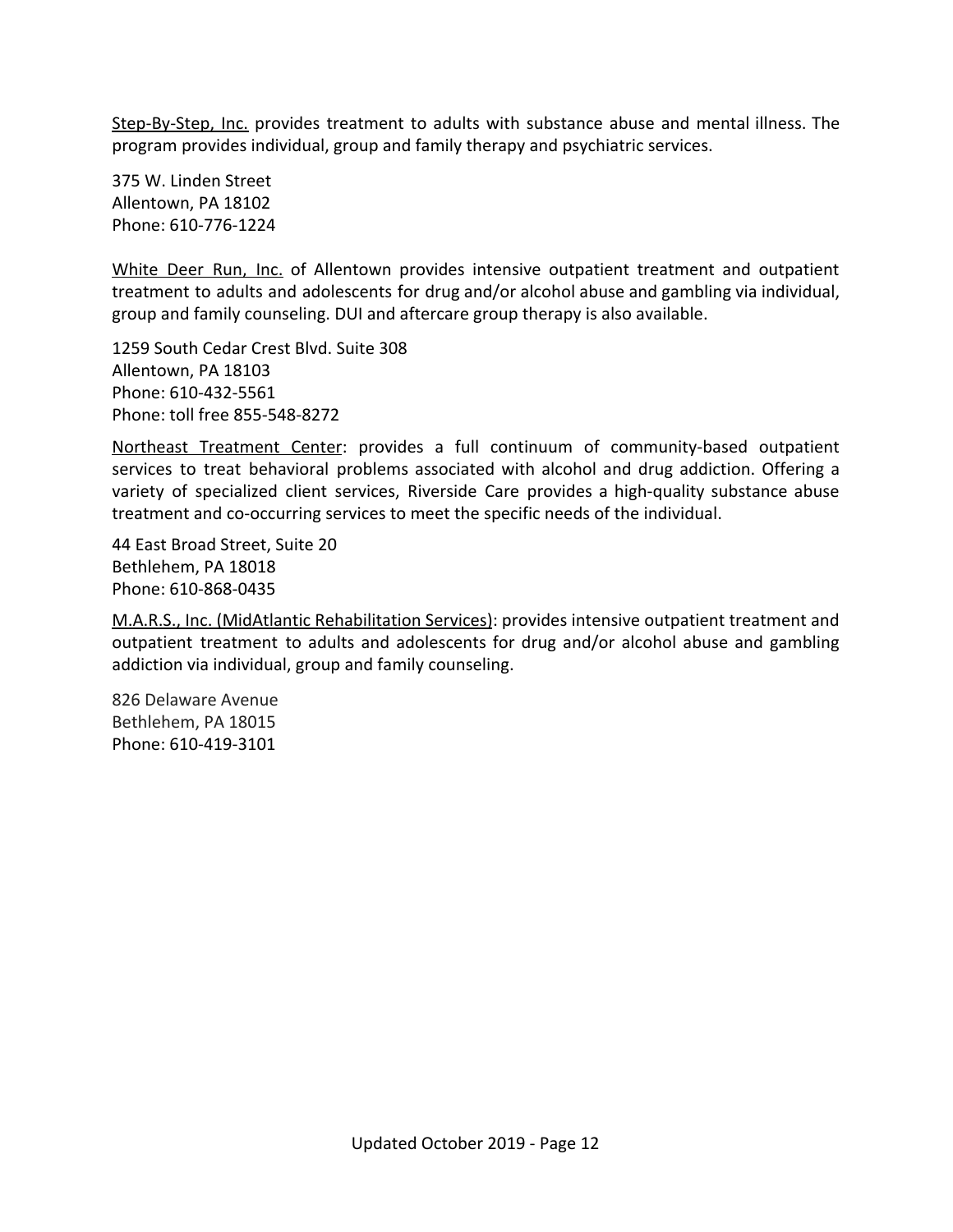#### **APPENDIX A Federal Trafficking Penalties**

| Federal Trafficking Penalties for Schedules I, II, III, IV, and V (except Marijuana) |                                              |                                                                                                                                                                                                                                                                             |                                                                                                                           |                                                      |  |  |  |  |  |  |
|--------------------------------------------------------------------------------------|----------------------------------------------|-----------------------------------------------------------------------------------------------------------------------------------------------------------------------------------------------------------------------------------------------------------------------------|---------------------------------------------------------------------------------------------------------------------------|------------------------------------------------------|--|--|--|--|--|--|
| Schedule                                                                             | Substance/Quantity                           | Penalty                                                                                                                                                                                                                                                                     | Substance/Quantity                                                                                                        | Penalty                                              |  |  |  |  |  |  |
| Ш                                                                                    | Cocaine                                      | First Offense: Not less than 5 yrs. and not more                                                                                                                                                                                                                            | Cocaine                                                                                                                   | First Offense: Not less than 10 yrs. and not         |  |  |  |  |  |  |
|                                                                                      | 500-4999 grams mixture                       | than 40 yrs. If death or serious bodily injury,                                                                                                                                                                                                                             | 5 kilograms or                                                                                                            | more than life. If death or serious bodily           |  |  |  |  |  |  |
|                                                                                      |                                              | not less than 20 yrs. or more than life. Fine of                                                                                                                                                                                                                            | more mixture                                                                                                              | injury, not less than 20 yrs. or more than life.     |  |  |  |  |  |  |
| Ш                                                                                    | Cocaine Base                                 | not more than \$5 million if an individual, \$25                                                                                                                                                                                                                            | Cocaine Base                                                                                                              | Fine of not more than \$10 million if an             |  |  |  |  |  |  |
|                                                                                      | 28-279 grams mixture                         | million if not an individual.                                                                                                                                                                                                                                               | 280 grams or more mixture                                                                                                 | individual, \$50 million if not an individual.       |  |  |  |  |  |  |
| IV                                                                                   | Fentanyl                                     |                                                                                                                                                                                                                                                                             | Fentanyl                                                                                                                  |                                                      |  |  |  |  |  |  |
|                                                                                      | 40-399 grams mixture                         | <b>Second Offense:</b> Not less than 10 yrs. and not                                                                                                                                                                                                                        | 400 grams or more mixture                                                                                                 | <b>Second Offense:</b> Not less than 20 yrs, and not |  |  |  |  |  |  |
| $\mathbf{I}$                                                                         | Fentanyl Analogue                            | more than life. If death or serious bodily                                                                                                                                                                                                                                  | Fentanyl Analogue                                                                                                         | more than life. If death or serious bodily           |  |  |  |  |  |  |
|                                                                                      | 10-99 grams mixture                          | injury, life imprisonment. Fine of not more                                                                                                                                                                                                                                 | 100 grams or more mixture                                                                                                 | injury, life imprisonment. Fine of not more          |  |  |  |  |  |  |
| $\mathbf{I}$                                                                         | Heroin                                       | than \$8 million if an individual, \$50 million if                                                                                                                                                                                                                          | Heroin                                                                                                                    | than \$20 million if an individual, \$75 million if  |  |  |  |  |  |  |
|                                                                                      | 100-999 grams mixture                        | not an individual.                                                                                                                                                                                                                                                          | 1 kilogram or more mixture                                                                                                | not an individual.                                   |  |  |  |  |  |  |
| $\mathbf{I}$                                                                         | LSD                                          |                                                                                                                                                                                                                                                                             | LSD                                                                                                                       | 2 or More Prior Offenses: Life imprisonment.         |  |  |  |  |  |  |
|                                                                                      | 1-9 grams mixture                            |                                                                                                                                                                                                                                                                             | 10 grams or more mixture                                                                                                  | Fine of not more than \$20 million if an             |  |  |  |  |  |  |
| Ш                                                                                    | Methamphetamine                              |                                                                                                                                                                                                                                                                             | Methamphetamine                                                                                                           | individual, \$75 million if not an individual.       |  |  |  |  |  |  |
|                                                                                      | 5-49 grams pure or 50-                       |                                                                                                                                                                                                                                                                             | 50 grams or more                                                                                                          |                                                      |  |  |  |  |  |  |
|                                                                                      | 499 grams mixture                            |                                                                                                                                                                                                                                                                             | pure or 500 grams                                                                                                         |                                                      |  |  |  |  |  |  |
| Ш                                                                                    | PCP                                          |                                                                                                                                                                                                                                                                             | or more mixture<br>PCP                                                                                                    |                                                      |  |  |  |  |  |  |
|                                                                                      | 10-99 grams pure or                          |                                                                                                                                                                                                                                                                             | 100 grams or more pure or                                                                                                 |                                                      |  |  |  |  |  |  |
|                                                                                      | 100-999 grams mixture                        |                                                                                                                                                                                                                                                                             | 1 kilogram or more mixture                                                                                                |                                                      |  |  |  |  |  |  |
|                                                                                      |                                              |                                                                                                                                                                                                                                                                             |                                                                                                                           |                                                      |  |  |  |  |  |  |
| Substance/Quantity                                                                   |                                              | Penalty                                                                                                                                                                                                                                                                     |                                                                                                                           |                                                      |  |  |  |  |  |  |
|                                                                                      | Any Amount Of Other Schedule I &             |                                                                                                                                                                                                                                                                             |                                                                                                                           |                                                      |  |  |  |  |  |  |
| II Substances                                                                        |                                              | million if an individual, \$5 million if not an individual.                                                                                                                                                                                                                 | First Offense: Not more than 20 yrs. If death or serious bodily injury, not less than 20 yrs. or more than Life. Fine \$1 |                                                      |  |  |  |  |  |  |
|                                                                                      | Any Drug Product Containing Gamma            |                                                                                                                                                                                                                                                                             | Second Offense: Not more than 30 yrs. If death or serious bodily injury, life imprisonment. Fine \$2 million if           |                                                      |  |  |  |  |  |  |
| Hydroxybutyric Acid                                                                  |                                              | an individual, \$10 million if not an individual.                                                                                                                                                                                                                           |                                                                                                                           |                                                      |  |  |  |  |  |  |
|                                                                                      | Flunitrazepam (Schedule IV)                  |                                                                                                                                                                                                                                                                             |                                                                                                                           |                                                      |  |  |  |  |  |  |
| 1 Gram                                                                               |                                              |                                                                                                                                                                                                                                                                             |                                                                                                                           |                                                      |  |  |  |  |  |  |
|                                                                                      | Any Amount Of Other Schedule III             | First Offense: Not more than 10 yrs. If death or serious bodily injury, not more than 15 yrs. Fine not more than \$500,000 if                                                                                                                                               |                                                                                                                           |                                                      |  |  |  |  |  |  |
| Drugs                                                                                |                                              | an individual, \$2.5 million if not an individual.                                                                                                                                                                                                                          |                                                                                                                           |                                                      |  |  |  |  |  |  |
|                                                                                      |                                              | Second Offense: Not more than 20 yrs. If death or serious injury, not more than 30 yrs. Fine not more than \$1 million if                                                                                                                                                   |                                                                                                                           |                                                      |  |  |  |  |  |  |
|                                                                                      |                                              | an individual, \$5 million if not an individual.                                                                                                                                                                                                                            |                                                                                                                           |                                                      |  |  |  |  |  |  |
|                                                                                      | Any Amount Of All Other Schedule IV          | First Offense: Not more than 5 yrs. Fine not more than \$250,000 if an individual, \$1 million if not an individual.                                                                                                                                                        |                                                                                                                           |                                                      |  |  |  |  |  |  |
| Drugs (other than one gram or                                                        |                                              |                                                                                                                                                                                                                                                                             | Second Offense: Not more than 10 yrs. Fine not more than \$500,000 if an individual, \$2 million if other than an         |                                                      |  |  |  |  |  |  |
| more of Flunitrazepam)                                                               |                                              | individual.                                                                                                                                                                                                                                                                 |                                                                                                                           |                                                      |  |  |  |  |  |  |
|                                                                                      | Any Amount Of All Schedule V Drugs           | First Offense: Not more than 1 yr. Fine not more than \$100,000 if an individual, \$250,000 if not an individual.                                                                                                                                                           |                                                                                                                           |                                                      |  |  |  |  |  |  |
|                                                                                      |                                              |                                                                                                                                                                                                                                                                             | Second Offense: Not more than 4 yrs. Fine not more than \$200,000 if an individual, \$500,000 if not an individual.       |                                                      |  |  |  |  |  |  |
|                                                                                      |                                              |                                                                                                                                                                                                                                                                             |                                                                                                                           |                                                      |  |  |  |  |  |  |
|                                                                                      |                                              | Federal Trafficking Penalties for Marijuana, Hashish and Hashish Oil, Schedule I Substances                                                                                                                                                                                 |                                                                                                                           |                                                      |  |  |  |  |  |  |
| Marijuana                                                                            |                                              | First Offense: Not less than 10 yrs. or more than life. If death or serious bodily injury, not less than 20 yrs., or more than                                                                                                                                              |                                                                                                                           |                                                      |  |  |  |  |  |  |
|                                                                                      | 1,000 kg or more marijuana mixture or        | life. Fine not more than \$10 million if an individual, \$50 million if other than an individual.<br>Second Offense: Not less than 20 yrs. or more than life. If death or serious bodily injury, life imprisonment. Fine not                                                |                                                                                                                           |                                                      |  |  |  |  |  |  |
|                                                                                      | 1,000 or more marijuana plants               | more than \$20 million if an individual, \$75 million if other than an individual.                                                                                                                                                                                          |                                                                                                                           |                                                      |  |  |  |  |  |  |
|                                                                                      |                                              |                                                                                                                                                                                                                                                                             |                                                                                                                           |                                                      |  |  |  |  |  |  |
| Marijuana                                                                            |                                              | First Offense: Not less than 5 yrs. or more than 40 yrs. If death or serious bodily injury, not less than 20 yrs. or more than                                                                                                                                              |                                                                                                                           |                                                      |  |  |  |  |  |  |
|                                                                                      |                                              | 100 to 999 kg marijuana mixture or 100-999 life. Fine not more than \$5 million if an individual, \$25 million if other than an individual.<br>Second Offense: Not less than 10 yrs. or more than life. If death or serious bodily injury, life imprisonment. Fine not more |                                                                                                                           |                                                      |  |  |  |  |  |  |
| marijuana plants                                                                     |                                              | than \$8 million if an individual, \$50million if other than an individual.                                                                                                                                                                                                 |                                                                                                                           |                                                      |  |  |  |  |  |  |
|                                                                                      |                                              |                                                                                                                                                                                                                                                                             |                                                                                                                           |                                                      |  |  |  |  |  |  |
| Marijuana                                                                            | 50 to 99 kg marijuana mixture, 50-99         | First Offense: Not more than 20 yrs. If death or serious bodily injury, not less than 20 yrs. or more than life. Fine \$1<br>million if an individual, \$5 million if other than an individual.                                                                             |                                                                                                                           |                                                      |  |  |  |  |  |  |
|                                                                                      |                                              | Second Offense: Not more than 30 yrs. If death or serious bodily injury, life imprisonment. Fine \$2 million if an individual,                                                                                                                                              |                                                                                                                           |                                                      |  |  |  |  |  |  |
| marijuana plants                                                                     |                                              | \$10 million if other than an individual.                                                                                                                                                                                                                                   |                                                                                                                           |                                                      |  |  |  |  |  |  |
| Hashish                                                                              |                                              |                                                                                                                                                                                                                                                                             |                                                                                                                           |                                                      |  |  |  |  |  |  |
| More than 10 kg                                                                      |                                              |                                                                                                                                                                                                                                                                             |                                                                                                                           |                                                      |  |  |  |  |  |  |
| Hashish Oil                                                                          |                                              |                                                                                                                                                                                                                                                                             |                                                                                                                           |                                                      |  |  |  |  |  |  |
| More than 1 kg                                                                       |                                              |                                                                                                                                                                                                                                                                             |                                                                                                                           |                                                      |  |  |  |  |  |  |
| Marijuana                                                                            |                                              |                                                                                                                                                                                                                                                                             | First Offense: Not more than 5 yrs. Fine not more than \$250,000, \$1 million if other than an individual.                |                                                      |  |  |  |  |  |  |
|                                                                                      | less than 50 kg marijuana (but does not      | Second Offense: Not more than 10 yrs. Fine \$500,000 if an individual, \$2 million if other than individual.                                                                                                                                                                |                                                                                                                           |                                                      |  |  |  |  |  |  |
|                                                                                      | include 50 or more marijuana plants          |                                                                                                                                                                                                                                                                             |                                                                                                                           |                                                      |  |  |  |  |  |  |
|                                                                                      | regardless of weight); 1-49 marijuana plants |                                                                                                                                                                                                                                                                             |                                                                                                                           |                                                      |  |  |  |  |  |  |
| Hashish                                                                              |                                              |                                                                                                                                                                                                                                                                             |                                                                                                                           |                                                      |  |  |  |  |  |  |
| 10 kg or less                                                                        |                                              |                                                                                                                                                                                                                                                                             |                                                                                                                           |                                                      |  |  |  |  |  |  |
| Hashish Oil                                                                          |                                              |                                                                                                                                                                                                                                                                             |                                                                                                                           |                                                      |  |  |  |  |  |  |
| 1 kg or less                                                                         |                                              |                                                                                                                                                                                                                                                                             |                                                                                                                           |                                                      |  |  |  |  |  |  |

Additional information regarding federal drug classifications and trafficking penalties is available at https://www.dea.gov/sites/default/files/drug\_of\_abuse.pdf#page=30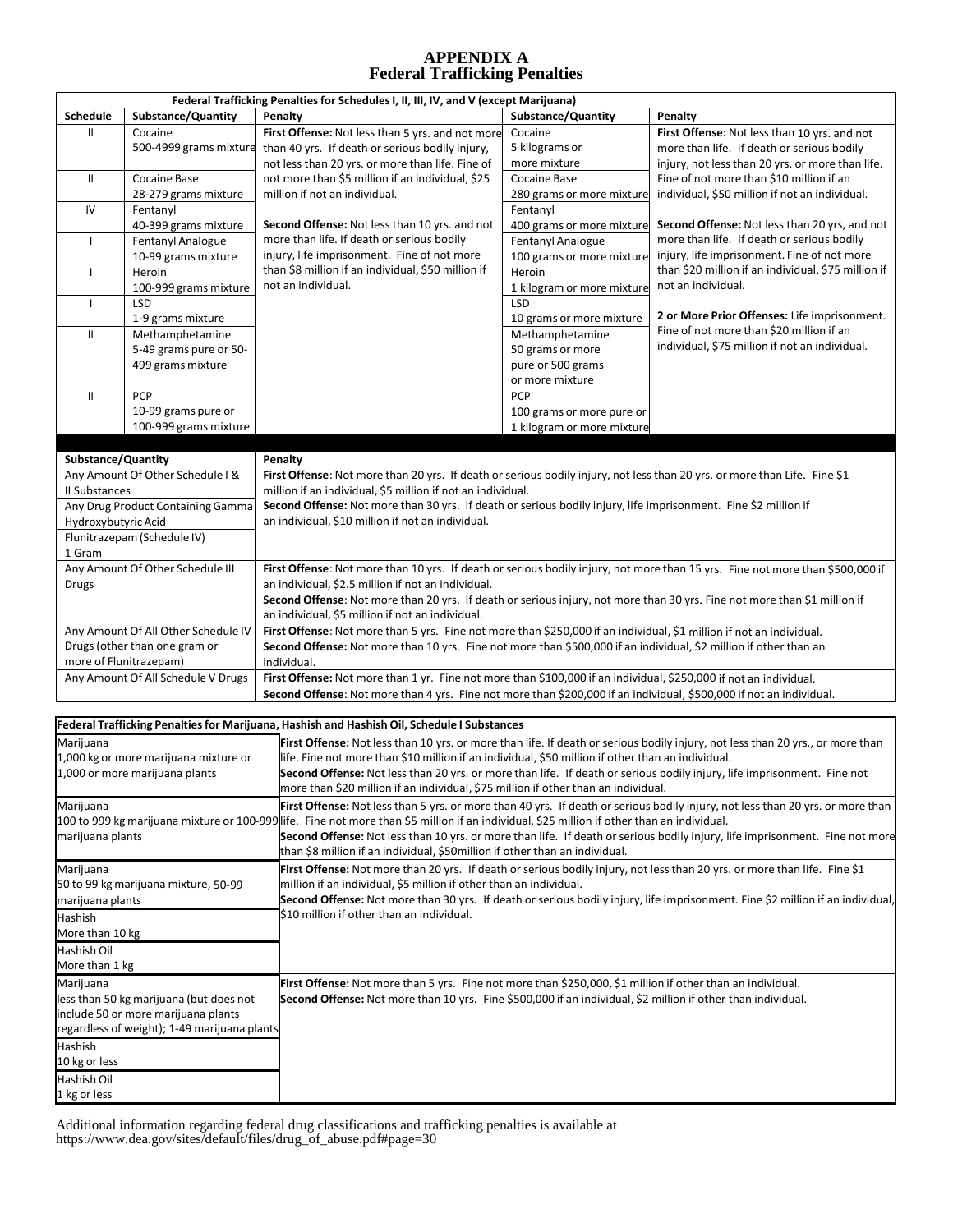### **APPENDIX B**

**Controlled Substances - Uses and Effects**

|                                         |                                     |                                                                                                     |                                                                                  | <b>DEPENDENCE</b> |                                  |                  |                            |                                       |                                                                                                                                                  |                                                                                                                |                                                                                                                                               |
|-----------------------------------------|-------------------------------------|-----------------------------------------------------------------------------------------------------|----------------------------------------------------------------------------------|-------------------|----------------------------------|------------------|----------------------------|---------------------------------------|--------------------------------------------------------------------------------------------------------------------------------------------------|----------------------------------------------------------------------------------------------------------------|-----------------------------------------------------------------------------------------------------------------------------------------------|
| <b>DRUGS</b>                            | <b>CSA</b><br><b>SCHEDULES</b>      | <b>TRADE OR OTHER NAMES</b>                                                                         | <b>MEDICAL USES PHYSICAL</b>                                                     |                   | <b>PSYCHO-</b><br><b>LOGICAL</b> | <b>TOLERANCE</b> | <b>DURATION</b><br>(HOURS) | <b>USUAL</b><br><b>METHOD</b>         | <b>POSSIBLE</b><br><b>EFFECTS</b>                                                                                                                | <b>EFFECTS OF</b><br><b>OVERDOSE</b>                                                                           | <b>WITHDRAWAL</b><br><b>SYNDROME</b>                                                                                                          |
| <b>Narcotics</b>                        |                                     |                                                                                                     |                                                                                  |                   |                                  |                  |                            |                                       |                                                                                                                                                  |                                                                                                                |                                                                                                                                               |
| Heroin                                  | Substance I                         | Diamorphine, Horse, Smack, Black tar,<br>Chiva, Negra (black tar)                                   | None in U.S.,<br>Analgesic,<br>Antitussive                                       | High              | High                             | Yes              | $3 - 4$                    | Injected,<br>snorted,<br>smoked       | Euphoria,<br>drowsiness,<br>respiratory<br>depression,<br>constricted<br>pupils, nausea                                                          | Slow and<br>shallow<br>breathing.<br>clammy skin,<br>convulsions,<br>coma, possible<br>death                   | Watery eyes,<br>runny nose,<br>yawning, loss of<br>appetite,<br>irritability,<br>tremors, panic,<br>cramps, nausea,<br>chills and<br>sweating |
| Morphine                                | Substance II                        | MS-Contin, Roxanol, Oramorph SR,<br><b>MSIR</b>                                                     | Analgesic                                                                        | High              | High                             | Yes              | $3 - 12$                   | Oral, injected                        |                                                                                                                                                  |                                                                                                                |                                                                                                                                               |
| Hydrocodone                             | Substance II,<br>Product III, V     | Hydrocodone w/Acetaminophen,<br>Vicodin, Vicoprofen, Tussionex, Lortab                              | Analgesic,<br>Antitussive                                                        | High              | High                             | Yes              | $3-6$                      | Oral                                  |                                                                                                                                                  |                                                                                                                |                                                                                                                                               |
| Hydro-<br>morphone                      | Substance II                        | Dilaudid                                                                                            | Analgesic                                                                        | High              | High                             | Yes              | $3 - 4$                    | Oral, injected                        |                                                                                                                                                  |                                                                                                                |                                                                                                                                               |
| Oxycodone                               | Substance II                        | Roxicet, Oxycodone w/ Acetaminophen, Analgesic<br>OxyContin, Endocet, Percocet,<br>Percodan         |                                                                                  | High              | High                             | Yes              | $3 - 12$                   | Oral                                  |                                                                                                                                                  |                                                                                                                |                                                                                                                                               |
| Codeine                                 | Substance II,<br>Products III,<br>V | Acetaminophen, Guaifenesin or<br>Promethazine w/Codeine, Fiorinal,<br>Fioricet or Tylenol w/Codeine | Analgesic,<br>Antitussive                                                        | Moderate          | Moderate                         | Yes              | $3 - 4$                    | Oral, injected                        |                                                                                                                                                  |                                                                                                                |                                                                                                                                               |
| Other<br><b>Narcotics</b>               | Substance II,<br>III, IV            | Fentanyl, Demerol, Methadone, Darvon,<br>Stadol, Talwin, Paregoric, Buprenex                        | Analgesic,<br>Antidiarrheal,<br>Antitussive                                      |                   | High-Low High-Low Yes            |                  | Variable                   | Oral, injected,<br>snorted,<br>smoked |                                                                                                                                                  |                                                                                                                |                                                                                                                                               |
| <b>Depressants</b>                      |                                     |                                                                                                     |                                                                                  |                   |                                  |                  |                            |                                       |                                                                                                                                                  |                                                                                                                |                                                                                                                                               |
| Gamma Hy-<br>droxybutyric<br>Acid (GHA) | Substance I.<br>Product III         | GHB, Liquid Ecstasy, Liquid X,<br>Sodium Oxybate, Xyrem <sup>®</sup>                                | None in U.S.,<br>Anesthetic                                                      | Moderate          | Moderate                         | <b>Yes</b>       | $3-6$                      | Oral                                  | Slurred speech,<br>disorientation,<br>drunken behavior<br>without odor of<br>alcohol, impaired<br>memory of<br>events, interacts<br>with alcohol | Shallow<br>respiration,<br>clammy skin,<br>dilated pupils,<br>weak and rapid<br>pulse, coma,<br>possible death | Anxiety,<br>insomnia,<br>tremors,<br>delirium.<br>convulsions,<br>possible death                                                              |
| Benzodi-<br>azepines                    | Substance IV                        | Valium, Xanax, Halcion, Ativan,<br>Restoril, Rohypnol (Roofies, R-2),<br>Klonopin                   | Antianxiety,<br>Sedative, Anti-<br>convulsant,<br>Hypnotic, Muscle<br>Relaxant   | Moderate          | Moderate Yes                     |                  | $ 1-8 $                    | Oral, injected                        |                                                                                                                                                  |                                                                                                                |                                                                                                                                               |
| Other<br>Depressants                    | Substance I,<br>II, III, IV         | Ambien, Sonata, Meprobamate, Chloral<br>Hydrate, Barbiturates, Methaqualone<br>(Quaalude)           | Antianxiety,<br>Sedative,<br>Hypnotic                                            | Moderate          | Moderate                         | $ {\rm Yes} $    | $2 - 6$                    | Oral                                  |                                                                                                                                                  |                                                                                                                |                                                                                                                                               |
| <b>Stimulants</b>                       |                                     |                                                                                                     |                                                                                  |                   |                                  |                  |                            |                                       |                                                                                                                                                  |                                                                                                                |                                                                                                                                               |
| Cocaine                                 | Substance II                        | Coke, Flake, Snow, Crack, Coca,<br>Blanca, Perico, Nieve, Soda                                      | Local anesthetic                                                                 | Possible          | High                             | Yes              | $ 1-2 $                    | Snorted, in-<br>jected, smoked        | Increased<br>alertness.<br>excitation,<br>euphoria,<br>increased pulse<br>rate & blood<br>pressure,                                              | Agitation,<br>increased body<br>temperature,<br>hallucinations,<br>convulsions,<br>possible death              | Apathy, long<br>periods of sleep,<br>irritability,<br>depression,<br>disorientation                                                           |
| Amphetamine/<br>Methampheta-<br>mine    | Substance II                        | Crank, Ice, Cristal, Krystal Meth,<br>Speed, Adderall, Dexedrine, Desoxyn                           | Attention deficit/<br>hyperactivity dis-<br>order, narcolepsy,<br>weight control | Possible          | High                             | Yes              | $ 2 - 4 $                  | Oral, injected,<br>smoked             |                                                                                                                                                  |                                                                                                                |                                                                                                                                               |
| Methyl-<br>phenidate                    | Substance II                        | Ritalin (Illy's), Concerta, Focalin,<br>Metadate                                                    | Attention deficit/<br>hyperactivity<br>disorder                                  | Possible          | High                             | Yes              | $ 2 - 4 $                  | Oral, injected,<br>snorted,<br>smoked | insomnia, loss of<br>appetite                                                                                                                    |                                                                                                                |                                                                                                                                               |
| Other<br>Stimulants                     | IV                                  | Substance III, Adipex P, Ionamin, Prelu-2, Didrex,<br>Provigil                                      | Vaso-constriction                                                                | Possible          | Moderate                         | Yes              | $2 - 4$                    | Oral                                  |                                                                                                                                                  |                                                                                                                |                                                                                                                                               |